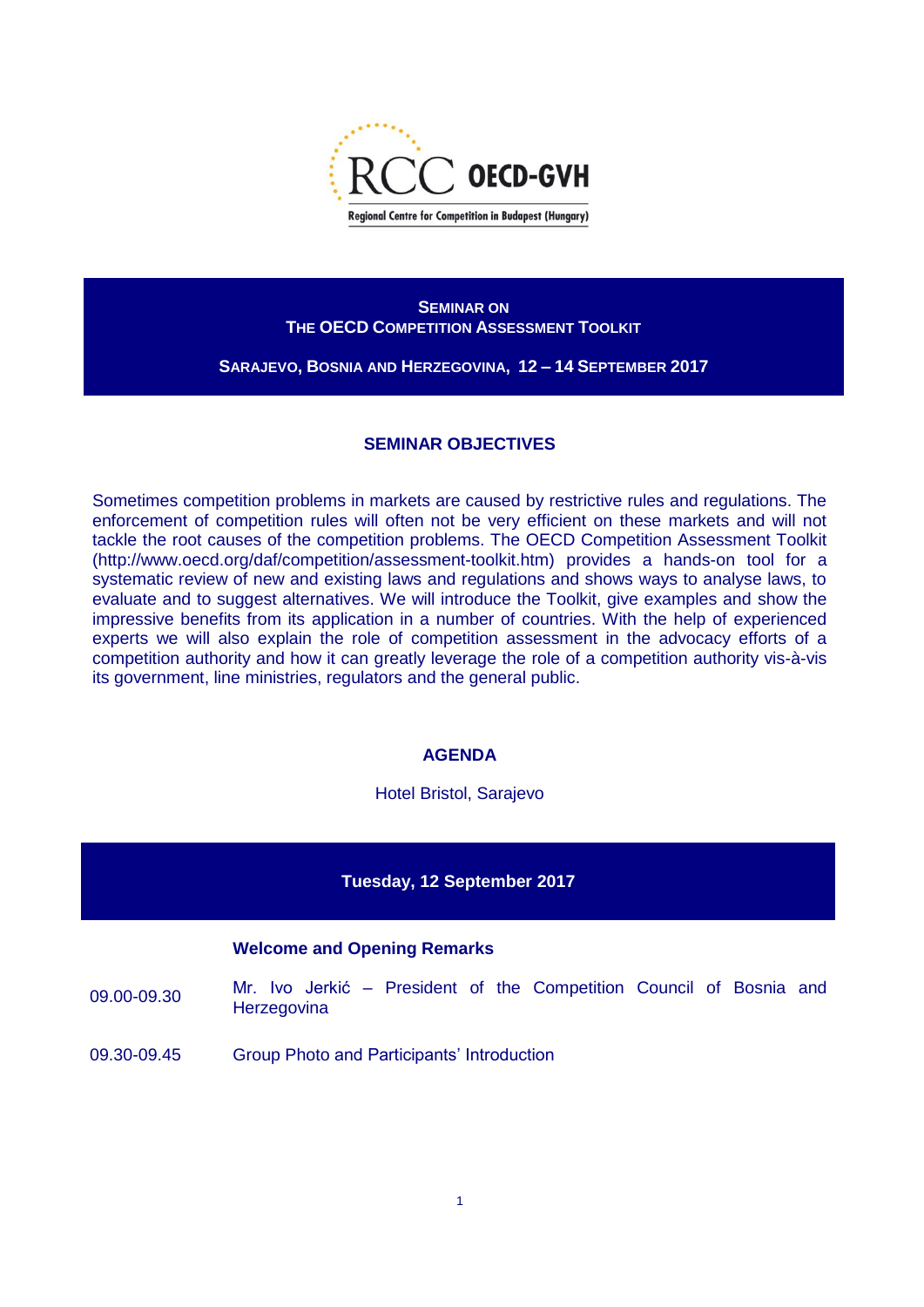| 09.45-11.00 | The OECD Competition Assessment Toolkit - Introduction |
|-------------|--------------------------------------------------------|
|             | (Ms Sabine Zigelski, OECD, Paris)                      |

- *11.00-11.15 Coffee break*
- 11.15-12.00 Institutional and Legislative Framework of the Competition Council of Bosnia and Herzegovina (Ms Dalila Zečić, Competition Council, Bosnia and Herzegovina)

Implementation of the Law on Competition in the Field of Health Care System Regulated by Legislation (Ms Aida Mujagić and Ms Anesa Omerefendić, Competition Council, Bosnia and Herzegovina)

- *12.00-13.30 Lunch*
- 13.30-15.00 Checklist Question 1 Rules and Regulations Limiting the Number/Range of Suppliers + Hypothetical Exercise (Ms Sabine Zigelski, OECD, Paris)
- *15.00-15.15 Coffee break*
- 15.15-16.30 Competition Assessment in Mexico and Romania (Mr Michael Saller, OECD, Mexico)

18:30 - Welcome dinner - meeting at the hotel reception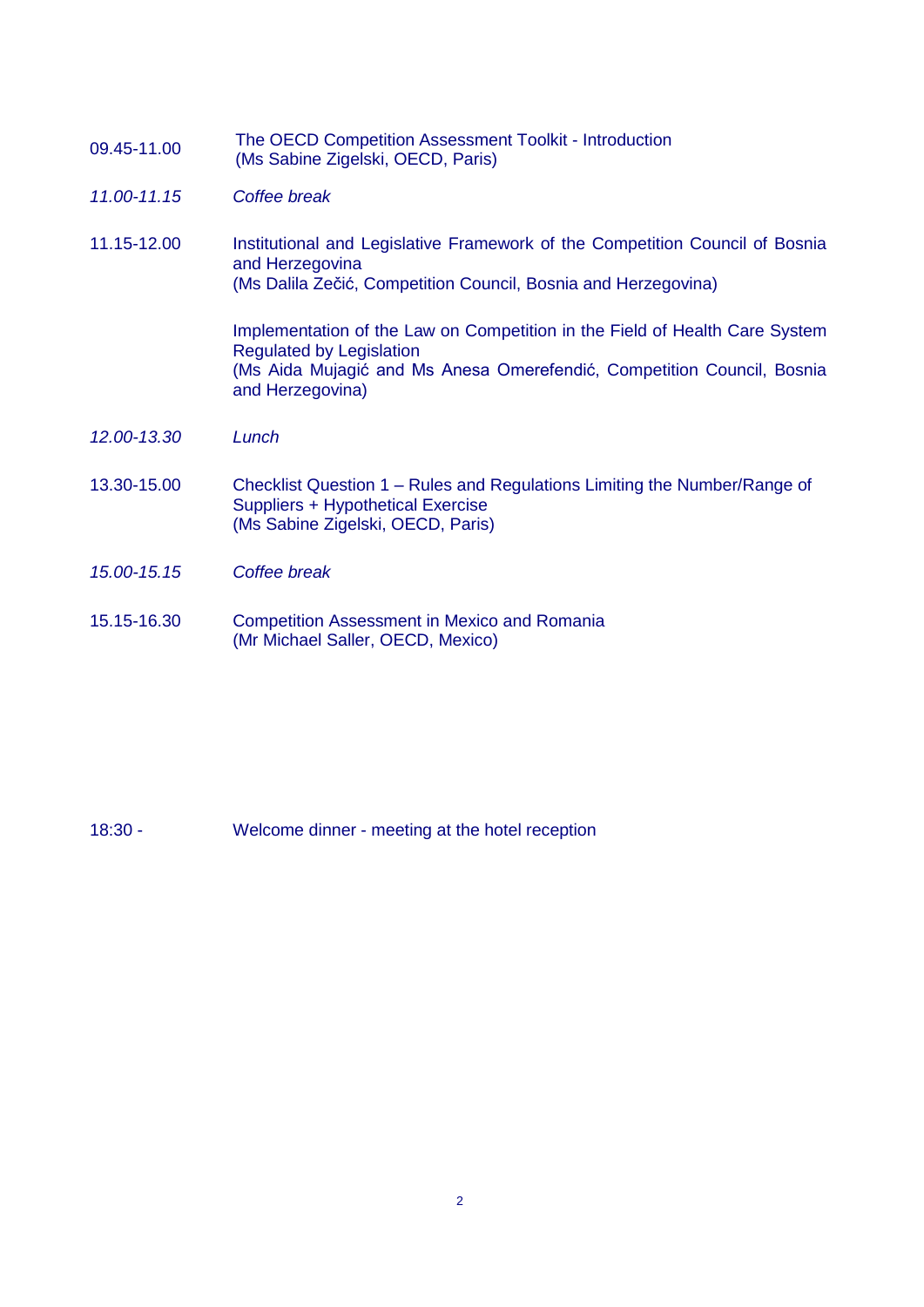| <b>Wednesday, 13 September 2017</b> |                                                                                                                                                                                  |  |
|-------------------------------------|----------------------------------------------------------------------------------------------------------------------------------------------------------------------------------|--|
| 09.00-10.00                         | Mission Possible: Application of Competition Rules to Public Bodies<br>(Ms Jūratė Šovienė, Lithuanian Competition Council)                                                       |  |
| 10.00-10.15                         | Coffee break                                                                                                                                                                     |  |
| 10.15-11.15                         | The OECD Competition Assessment Projects in Greece - The HCC's<br>Experience: Challenges Faced, Lessons Learned<br>(Ms Lefkothea Nteka, Hellenic Competition Commission, Greece) |  |
| 11.15-13.00                         | Checklist Question 2 – Rules and Regulations Limiting the Ability of Suppliers<br>to Compete + Hypothetical Exercise<br>(Mr Michael Saller, OECD, Mexico)                        |  |
| 13.00-14.00                         | Lunch                                                                                                                                                                            |  |
| $14.30 -$                           | <b>Sightseeing</b>                                                                                                                                                               |  |

*19.00-21.00 Dinner*